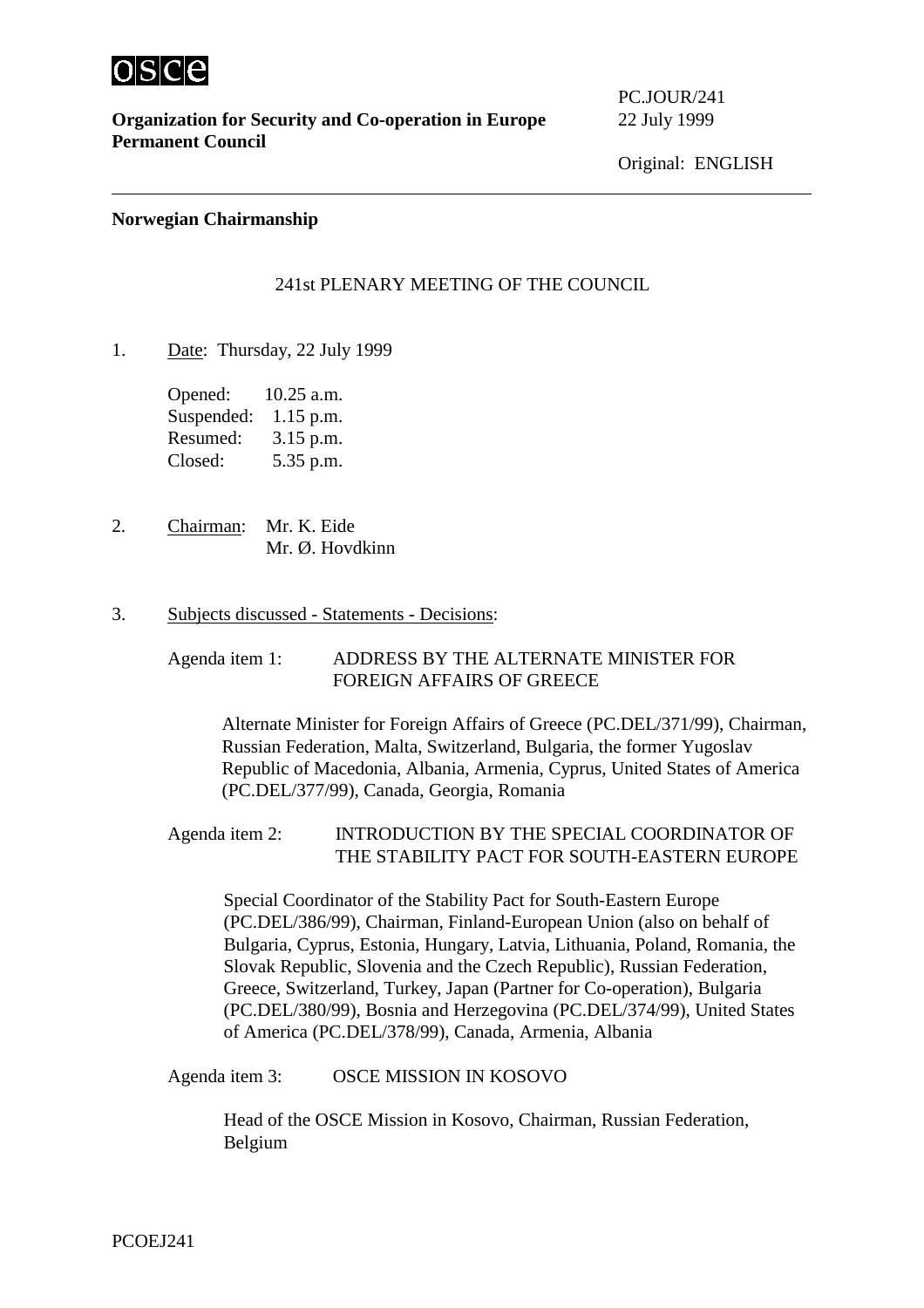## Agenda item 4: REPORT BY THE OSCE REPRESENTATIVE ON FREEDOM OF THE MEDIA

OSCE Representative on Freedom of the Media (FOM.GAL/16/99), Belarus, Ukraine, Turkey, Azerbaijan, Finland-European Union (also on behalf of Bulgaria, Cyprus, Estonia, Hungary, Latvia, Lithuania, Poland, Romania, the Slovak Republic, Slovenia and the Czech Republic) (PC.DEL/375/99), Moldova, United States of America (PC.DEL/384/99), Romania

Agenda item 5: OSCE SPILLOVER MONITOR MISSION TO SKOPJE

Chairman, Head of the OSCE Spillover Monitor Mission to Skopje, United States of America (PC.DEL/385/99), Finland-European Union (also on behalf of Bulgaria, Cyprus, Estonia, Hungary, Latvia, Lithuania, Poland, Romania, the Slovak Republic, Slovenia and the Czech Republic) (PC.DEL/376/99), Switzerland, Canada, the former Yugoslav Republic of Macedonia

Agenda item 6: DECISION ON THE ESTABLISHMENT OF AN OSCE OFFICE IN YEREVAN

Chairman

**Decision**: The Permanent Council adopted Decision No. 314 (PC.DEC/314), the text of which is appended to this Journal, on the establishment of an OSCE Office in Yerevan.

Agenda item 7: CONTINUED OSCE FOCUS ON YUGOSLAVIA (SERBIA AND MONTENEGRO)

None

Agenda item 8: REVIEW OF CURRENT ISSUES

- (a) *Meeting on the normalization of relations between the Republic of Moldova and Transdniestria in Kiev*: Chairman (SEC.DEL/239/99), Ukraine, Moldova
- (b) *Meeting between the Presidents of Armenia and Azerbaijan in Geneva*: Azerbaijan, Finland-European Union (also on behalf of Bulgaria, Cyprus, Estonia, Hungary, Latvia, Lithuania, Poland, Romania, the Slovak Republic, Slovenia and the Czech Republic) (SEC.DEL/236/99)
- (c) *Media issues in Ukraine*: Ukraine, Chairman
- (d) *Seminar on the Stability Pact*: Georgia, Azerbaijan
- (e) *Meeting of the "Six plus Two" Group on Afghanistan in Tashkent*: Uzbekistan (SEC.DEL/235/99)